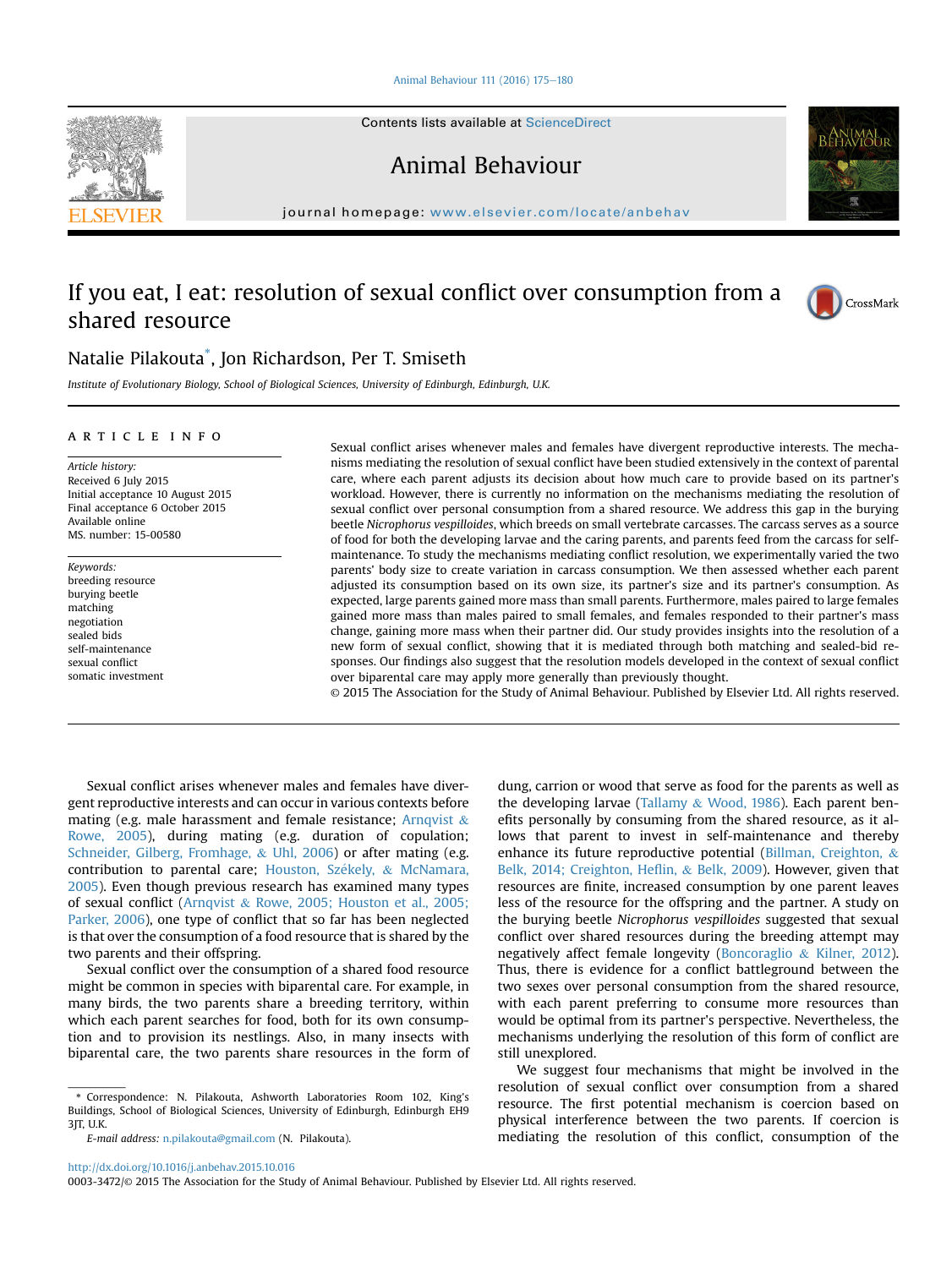resource should depend on asymmetries in fighting ability between the two parents, as the stronger parent might be in a position to control the feeding behaviour of its partner. The other three possible mechanisms (negotiation, matching and sealed-bid decisions) derive from theoretical models for the resolution of sexual conflict over contribution towards parental care. Negotiation and matching occur when each parent adjusts its own contribution in direct response to its partner's contribution ([Johnstone](#page-5-0) & [Hinde,](#page-5-0) [2006; McNamara, Gasson,](#page-5-0) & [Houston, 1999\)](#page-5-0). When there is negotiation, the focal parent responds to a reduction in the amount of care provided by its partner by increasing its contribution ([McNamara et al., 1999\)](#page-5-0), while when there is matching, the focal parent matches any increase or reduction in its partner's contribution [\(Johnstone](#page-5-0) & [Hinde, 2006](#page-5-0)). Sealed-bid decisions occur when each parent makes an initial fixed decision about how much to contribute that is independent of its partner's contribution ([Houston](#page-5-0)  $&$  [Davies, 1985](#page-5-0)). We suggest that these mechanisms might also apply to the resolution of sexual conflict over consumption from a shared resource because there are clear analogies between these two forms of conflict. Sexual conflict over contributions to parental care occurs because the benefits of care are shared between the two parents while the costs of care are personal [\(Lessells, 2012\)](#page-5-0), whereas sexual conflict over consumption from a shared resource occurs because the costs of consumption are shared between the parents while the benefits of consumption are personal.

In this study, we investigated the mechanisms underlying the resolution of sexual conflict over carrion consumption in the burying beetle N. vespilloides, an insect that breeds on carcasses of small vertebrates [\(Eggert, Reinking,](#page-4-0) & [Müller, 1998](#page-4-0)). The carcass serves as a source of food for the two parents and their developing offspring, so the more each parent consumes from the resource, the less will be left for its partner and the offspring ([Boncoraglio](#page-4-0)  $\&$ [Kilner, 2012; Scott, 1989\)](#page-4-0). Previous work in the burying beetle Nicrophorus orbicollis has shown that there is substantial variation in the parents' mass change over the breeding attempt and that this mass change serves as a proxy for investment in future reproduction ([Billman et al., 2014; Creighton et al., 2009](#page-4-0)). Because we were interested in whether each parent adjusts its carrion consumption in response to that of its partner, we experimentally varied the body size of the two parents on the assumption that larger individuals consume more carrion. This asymmetry in body size inadvertently introduced asymmetry in the physical strength of the two parents [\(Otronen, 1988](#page-5-0)), allowing the possibility that the larger parent might enforce their feeding optimum by eating more while interfering with its partner's access to the carcass. Evidence for physical interference between partners has been observed in the closely related Nicrophorus defodiens. In this species, females behave aggressively towards their male partner to prevent him from attracting additional females [\(Eggert](#page-4-0) & [Sakaluk,](#page-4-0) [1995](#page-4-0)).

To study the mechanisms mediating conflict resolution and assess whether each parent adjusts its consumption based on its own size, its partner's size and its partner's consumption, we recorded (1) the amount of time spent feeding on the carcass by each parent during a 30 min observation and (2) the change in the mass of each parent over the reproductive attempt ([Billman et al.,](#page-4-0) [2014; Creighton et al., 2009](#page-4-0)). If sexual conflict over carrion consumption is resolved through negotiation, we predicted that the focal parent would reduce its consumption in response to an increase in consumption by its partner. If it is resolved through matching, we predicted that the focal parent would increase its consumption in response to an increase in consumption by its partner. If the conflict is resolved through sealed-bid decisions, each parent's decisions about how much to consume should be independent of its partner's consumption. Lastly, if the conflict is resolved through coercion, we predicted that the larger parent would prevent its smaller partner from consuming from the carcass.

## **METHODS**

#### General Methodology

We used virgin beetles from an outbred laboratory population maintained at the University of Edinburgh. The beetles used in this study comprised sixth-, seventh- and eighth-generation beetles from lines originally collected in Edinburgh, U.K. and Warmond, The Netherlands. They were housed individually in transparent plastic containers (12  $\times$  8 cm and 2 cm deep) filled with moist soil and kept at 20 °C and constant light. Nonbreeding adults were fed raw organic beef twice a week.

#### Experimental Design

To induce variation in carcass consumption by the parents, we first generated small and large beetles using a full-sib design based on previously established methodology [\(Pilakouta, Richardson,](#page-5-0) & [Smiseth, 2015; Steiger, 2013](#page-5-0)). For each of these 90 broods, we removed half of the brood from the carcass once the larvae reached the third instar, leaving the remaining larvae on the carcass until right before dispersal. We recorded the mass of each larva and kept the larvae in individual containers with moist soil. Larvae weighing less than 150 mg were categorized as small (mean  $\pm$  SD:  $111 \pm 14$  mg), while larvae weighing more than 150 mg were categorized as large (203  $\pm$  24 mg). Larval mass at dispersal determines adult size, as larvae do not feed in the period between dispersal from the carcass and eclosion ([Bartlett](#page-4-0) & [Ashworth, 1988;](#page-4-0) [Lock, Smiseth,](#page-4-0) & [Moore, 2004](#page-4-0)).

All beetles were bred within 2 weeks after sexual maturity (10–24 days after eclosion) using a  $2 \times 2$  factorial design: a large male paired with a large female ( $N = 25$ ), a large male paired with a small female ( $N = 25$ ), a small male paired with a large female  $(N = 25)$  and a small male paired with a small female  $(N = 25)$ . Paired beetles were virgins and did not share common ancestors for at least two generations. The pairs were transferred to transparent plastic containers ( $17 \times 12$  cm and 6 cm deep) with moist soil and were provided with freshly thawed mouse carcasses (Livefoods Direct Ltd, Sheffield, U.K.) of a standardized size (22-25 g). For each of these matings, we recorded the mass of the carcass and the prebreeding mass of each parent. Immediately after eggs were laid, we moved the parents and the carcass to a new container. When the eggs started hatching, we generated experimental broods of 15 larvae by pooling larvae from eggs across all treatments ([Mattey](#page-5-0)  $\&$ [Smiseth, 2015](#page-5-0)). This design ensured that there were no effects due to parent-offspring coadaptation [\(Lock et al., 2004](#page-5-0)) and that any differences in the parents' consumption of the carcass were not mediated through differences in brood size.

Twenty-four hours after providing the parents with a brood, we conducted behavioural observations using instantaneous sampling every 1 min for 30 min ([Martin](#page-5-0) & [Bateson, 1986; Smiseth](#page-5-0) & [Moore,](#page-5-0) [2002; Smiseth, Darwell,](#page-5-0) & [Moore, 2003\)](#page-5-0). During this time, we recorded the number of scans that each parent spent feeding on the carcass. Parents were then allowed to care for the brood undisturbed until the larvae dispersed from the carcass about 4 days later. At dispersal, which corresponds to the end of the parental care period, we recorded the postbreeding mass of each parent. We calculated each parent's change in mass during the breeding period, by subtracting its prebreeding mass from its postbreeding mass.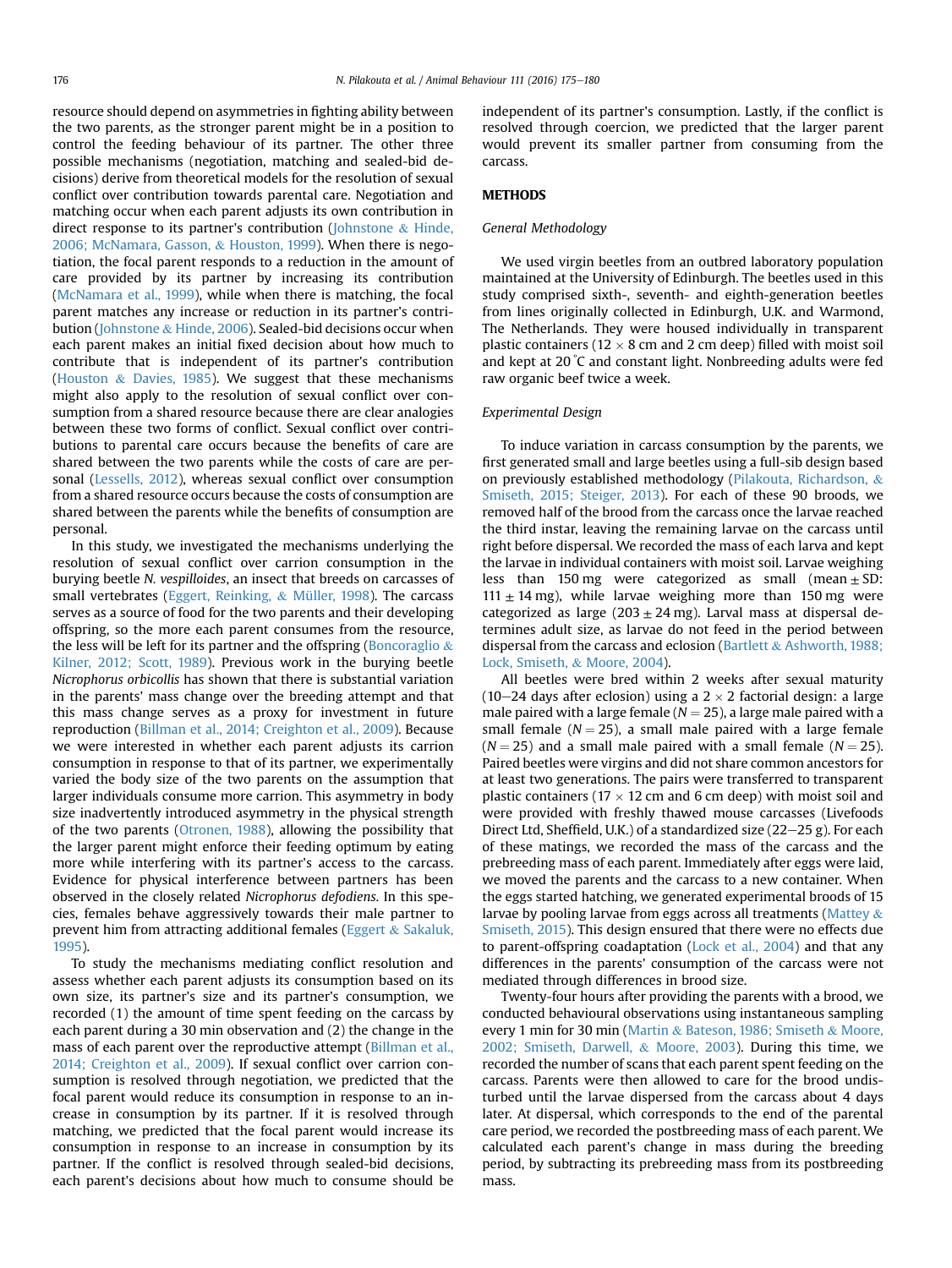#### Statistical Analyses

Data were analysed using R version 3.2.0. In all analyses for mass change, we used absolute rather than relative changes in mass, because we were specifically interested in examining differences in the amount of carrion consumed. Mass change data had a normal error structure, so we used general linear models for those analyses. Because the behavioural data (time spent feeding on carcass) were zero-inflated, we ran zero-adjusted negative binomial (ZANB) regressions, using the hurdle function in the pscl package ([Jackman,](#page-5-0) [2014\)](#page-5-0), which splits the data into two components. Significant values on the zero-hurdle model indicate that a given variable influenced the probability of consuming carrion, whereas significant values on the count model indicate that a given variable influenced how much time was spent consuming carrion. All models included male size, female size, the interaction between male and female size, as well as time spent feeding or mass change by the partner. Previous studies on the same species investigating the resolution of sexual conflict over biparental care found that the focal parent's response to the partner's behaviour and the partner's state were independent ([Mattey](#page-5-0) & [Smiseth, 2015; Pilakouta,](#page-5-0) [Richardson,](#page-5-0) & [Smiseth, 2015\)](#page-5-0), so we included both variables in our starting models. Note that in all models, the reference category for male and female size was 'large'.

Carcass size was included as a covariate in all models because resource availability may influence the parents' consumption. Males but not females spent more time feeding on larger carcasses (male:  $z = 2.03$ ,  $P = 0.042$ ; female:  $z = 1.54$ ,  $P = 0.12$ ), and carcass size had no effect on mass change in either sex (male:  $t = -0.70$ ,  $P = 0.48$ ; female:  $t = -0.91$ ,  $P = 0.36$ ). We also added brood size at the time of the observation as a factor, because although we provided all parents with a brood of 15 newly hatched larvae, there was some variation in the number of larvae alive at the time of the observation. Nevertheless, brood size did not have a significant effect on the amount of time parents spent feeding on the carcass (male:  $z = -1.89$ ,  $P = 0.059$ ; female:  $z = -1.61$ ,  $P = 0.11$ ) or the parents' change in mass (male:  $t = -0.78$ ,  $P = 0.44$ ; female:  $t = -1.40$ ,  $P = 0.17$ ).

Decisions about which variables to include in the final models were based on AIC model selection criteria. We also tested for multicollinearity in all models by estimating variance inflation factors using the vif function in the car package [\(Fox](#page-5-0)  $&$  [Weisberg,](#page-5-0) [2011](#page-5-0)). The largest variance inflation factors were  $\leq$ 3, indicating absence of multicollinearity.

# Ethical Note

Our study adheres to the ASAB/ABS Guidelines for the Use of Animals in Research, the legal requirements of the U.K., as well as all institutional guidelines at The University of Edinburgh. None of the procedures used in this study had the potential to cause pain or distress.

## RESULTS

#### Do Parents Base Consumption on Their Own Size?

Large parents spent more time feeding from the carcass ([Table 1,](#page-3-0) [Fig. 1\)](#page-3-0) and also gained more mass over the reproductive attempt ([Table 2,](#page-3-0) [Fig. 2](#page-3-0)) than small parents.

#### Do Parents Base Consumption on Their Partner's Size?

Males spent more time feeding from the carcass and gained more mass when they were paired to a large female than when paired to a small female [\(Tables 1, 2,](#page-3-0) [Figs. 1, 2\)](#page-3-0). However, there was no significant difference in the time spent feeding or mass change by females paired to large and small males ([Tables 1, 2,](#page-3-0) [Figs. 1, 2\)](#page-3-0).

#### Does the Interaction Affect Consumption?

There was a significant effect of the interaction between male and female size on male feeding behaviour and mass change ([Tables 1, 2\)](#page-3-0). This interaction effect reflected that large males spent more time feeding and gained more mass when paired to a large female, whereas small males spent a similar amount of time feeding and gained the same mass regardless of the size of their partner ([Figs. 1, 2](#page-3-0)). There was no significant effect of the interaction between male and female size on female mass change or feeding behaviour ([Tables 1, 2](#page-3-0)).

#### Do Parents Base Own Consumption on That of Their Partner's?

Males were more likely to feed from the carcass when their partner was feeding less (zero-hurdle model: estimate  $= -0.12$ ,  $SE = 0.05$ ,  $z = -2.2$ ,  $P = 0.027$ ), but males that fed from the carcass did not adjust the amount of time they spent feeding based on their partner's feeding behaviour ([Table 1\)](#page-3-0). Females did not adjust their feeding behaviour to that of their partner (zero-hurdle model: estimate  $= -0.34$ , SE  $= 0.19$ ,  $z = -1.8$ , P  $= 0.070$ ; count model: [Table 1\)](#page-3-0). Lastly, females responded to their partner's mass change, gaining more mass when their partner gained more mass [\(Table 2\)](#page-3-0). Males, on the other hand, did not adjust their mass change in response to that of their partner ([Table 2\)](#page-3-0).

#### **DISCUSSION**

In this study, we examined the mechanisms that mediate the resolution of sexual conflict in a previously neglected context: conflict over personal consumption from a resource that is shared by the two parents and their dependent offspring. We found some evidence for sealed-bid decisions (i.e. decisions that are independent of the partner's behaviour) as parents of both sexes adjusted their consumption of carrion based on their own size, and males adjusted their consumption based on the size of their partner. We also found some evidence for matching as females gained more mass when their partner gained more mass. We found no evidence for size-dependent coercion, as parents did not feed less when paired to large partners. Our results therefore suggest that the resolution models developed in the context of sexual conflict over biparental care may apply more generally than previously thought.

The main aim of our experimental design was to induce variation in the parents' consumption of carrion by experimentally varying the body size of the focal parent and its partner. As intended, large parents of both sexes consumed more carrion than small parents. This result confirms our initial assumption that large individuals need more food to replenish their energy reserves and also provides some evidence for sealed-bid decisions, whereby a parent's decision about how much to consume is independent of its partner's behaviour. An inadvertent consequence of this size manipulation was that we introduced asymmetry in the physical strength of the two parents ([Otronen, 1988](#page-5-0)). However, we found no evidence that large parents used their physical strength to prevent a small partner from feeding on the carcass. Our results thus do not support the hypothesis that size asymmetry between parents can influence the resolution of sexual conflict through coercion or punishment. The absence of coercion in this context might be due to its potential costs; attacking a partner that contributes towards providing care for the offspring may incur costs to the focal parent in terms of receiving less assistance from the partner in the future.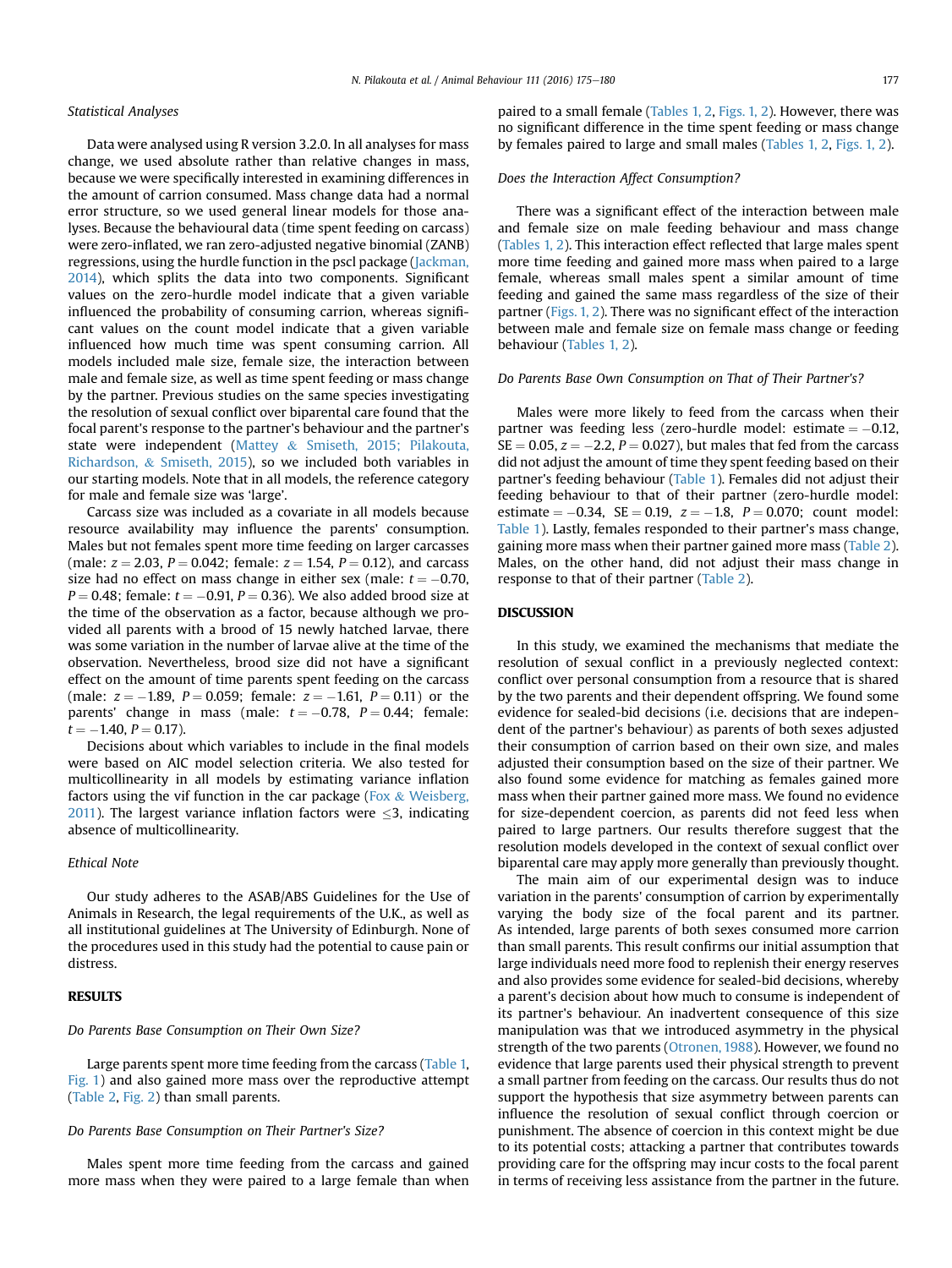# <span id="page-3-0"></span>Table 1

| Effects on the amount of time spent feeding from the carcass by male $(M)$ and female $(F)$ parents during a 30 min observation |  |  |  |
|---------------------------------------------------------------------------------------------------------------------------------|--|--|--|
|---------------------------------------------------------------------------------------------------------------------------------|--|--|--|

|                        | M Size            |             |                  |               |                  | F Size      |                  |                |               | Interaction |               |               |                     | Partner's feeding rate |                   |               |  |  |
|------------------------|-------------------|-------------|------------------|---------------|------------------|-------------|------------------|----------------|---------------|-------------|---------------|---------------|---------------------|------------------------|-------------------|---------------|--|--|
|                        | Est               | <b>SE</b>   |                  |               | Est              | SE          |                  |                | Est           | SE          |               |               | Est                 | <b>SE</b>              |                   |               |  |  |
| M feeding<br>F feeding | $-1.2$<br>$-0.21$ | 0.5<br>0.26 | $-2.2$<br>$-0.8$ | 0.028<br>0.43 | $-1.6$<br>$-0.5$ | 0.6<br>0.27 | $-2.7$<br>$-1.9$ | 0.006<br>0.058 | 2.0<br>$-0.4$ | 0.8<br>0.5  | 2.5<br>$-0.7$ | 0.011<br>0.47 | $-0.001$<br>$-0.36$ | 0.1<br>0.19            | $-0.01$<br>$-1.9$ | 0.99<br>0.054 |  |  |

Data were analysed using ZANB regressions. For simplicity, we present the results for the count model (see text for zero-hurdle model results). We provide information on the parameter estimates (Est), standard errors (SE), test statistics (z values) and P values. Statistically significant P values are indicated in bold.





# Table 2

Effects on male (M) and female (F) mass change during breeding

|               | M Size |     | F Size |          |       |           | Interaction |          |        |     | Partner's mass change |       |      |      |  |               |
|---------------|--------|-----|--------|----------|-------|-----------|-------------|----------|--------|-----|-----------------------|-------|------|------|--|---------------|
|               | Est    | ЪE  |        |          | Est   | <b>SE</b> |             |          | Est    | SE  |                       |       | Est  | SE   |  |               |
| M mass change | $-29$  | 5.6 | $-5.2$ | < 0.0001 | $-18$ | 5.7       | $-3.2$      | 0.002    | 21     | 7.9 | 2.7                   | 0.009 | 0.13 | 0.10 |  | $0.1^{\circ}$ |
| F mass change | $-5.1$ | 5.1 | $-1.0$ | 0.32     | $-28$ | 4.6       | $-6.1$      | < 0.0001 | $-3.1$ | 9.5 | $-0.3$                | 0.74  | 0.22 | 0.11 |  | 0.047         |

Data were analysed using general linear models. We provide information on the parameter estimates (Est), standard errors (SE), test statistics (t values) and P values. Statistically significant P values are indicated in bold.



Figure 2. Means ± SE for mass change (mg) over the reproductive attempt for small or large males (M: black bars) and small or large females (F: grey bars).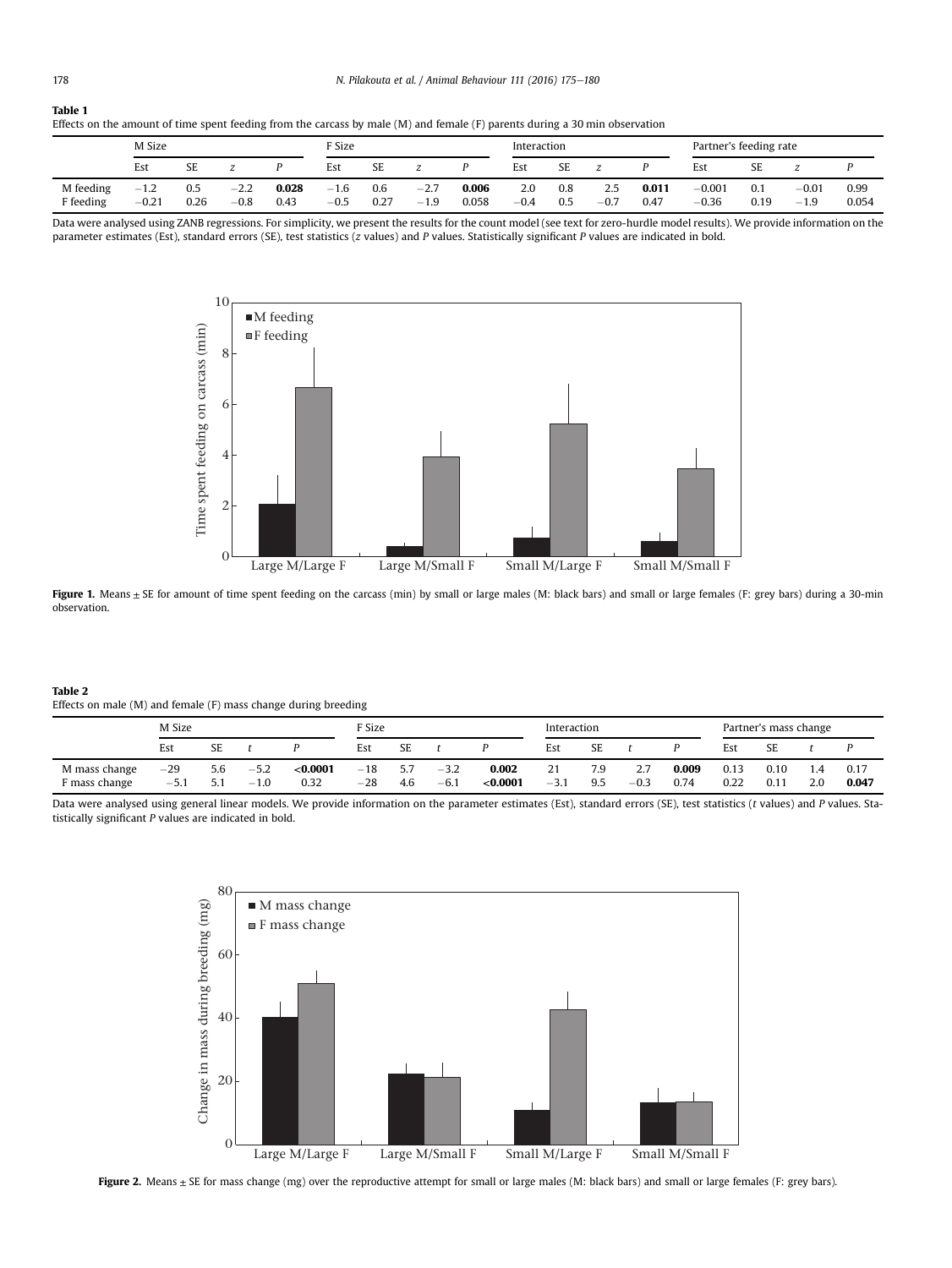<span id="page-4-0"></span>Another key finding in our study was that each parent adjusted its consumption of carrion based on attributes of its partner. Females gained more mass when their partner gained more mass, while males adjusted their mass gain based on their partner's body size rather than its consumption of carrion. These results suggest that there is a sex difference in how parents respond to attributes of their partner: females match their consumption to that of their partner as predicted by matching models ([Johnstone](#page-5-0)  $\&$  [Hinde,](#page-5-0) [2006](#page-5-0)), while males make decisions that are independent of the behaviour of their partner as predicted by sealed-bid models ([Houston](#page-5-0) & [Davies, 1985\)](#page-5-0). Previous work on the same species has reported sex differences in how caring parents respond to mate removal: males provide more care following the removal of the female, while females provide a similar amount of care regardless of whether the male is present or absent ([Smiseth, Dawson, Varley,](#page-5-0) & [Moore, 2005](#page-5-0)). The sex difference in personal consumption reported here may reflect that females spend more time on the carcass than males ([Smiseth](#page-5-0) & [Moore, 2004; Smiseth et al., 2005\)](#page-5-0) and that females therefore have better access to information about their partner's feeding rate. In contrast, males typically spend more time away from the carcass and may adjust their mass change to the expected feeding rate of their partner based on their partner's size. Indeed, we found that males spent more time feeding on the carcass and gained more mass over the reproductive attempt when they were paired to a large female, which consumed more carrion than a small female. The finding that females match their consumption to that of their male partner is interesting given that there is limited empirical evidence for matching in the context of biparental care [\(Hinde, 2006\)](#page-5-0). Thus, we suggest that the matching model [\(Johnstone](#page-5-0) & [Hinde, 2006](#page-5-0)) might be better suited for the resolution of sexual conflict over foraging from a shared resource.

For males, the observed pattern for feeding behaviour ([Table 1\)](#page-3-0) closely matched the pattern for mass change over the reproductive attempt [\(Table 2\)](#page-3-0); both male feeding behaviour and male mass change were influenced by the male's own size, his partner's size and the interaction between the two ([Tables 1, 2\)](#page-3-0). In contrast, female mass change was influenced by her own size and her partner's mass change [\(Table 2](#page-3-0)), but this pattern was not reflected in the female's feeding behaviour [\(Table 1\)](#page-3-0). One potential explanation for this sex difference is that, when both parents provide care, females are typically much more involved in provisioning food to the larvae than are males ([Smiseth](#page-5-0) & [Moore, 2004; Walling, Stamper, Smiseth,](#page-5-0) & [Moore, 2008\)](#page-5-0). Thus, females may regurgitate most of the carrion they consume to the larvae, whereas males may consume carrion primarily to replenish their own energy reserves. This interpretation is supported by visual inspection of our data, which suggest that the overall mass change was very similar for males and females in most treatments [\(Fig. 2](#page-3-0)) even though females spent significantly more time feeding on the carcass [\(Fig. 1](#page-3-0)). An alternative explanation is that females appear to be spending more time feeding but instead they are making the carcass more accessible to the larvae. In this species, the larvae obtain some of their food by self-feeding from the day of hatching ([Smiseth et al., 2003\)](#page-5-0), and parents may enhance the larvae's ability to self-feed by cutting it open. It is not possible to discriminate between feeding and cutting the carcass open during behavioural observations. Another plausible explanation for the difference between the results for female feeding behaviour and mass change is that females incurred high energetic costs during egg production and laying, and they were consuming carrion to compensate for this initial energy cost. We cannot differentiate between these explanations based on the results from our experiment.

Overall, we found some evidence for sealed-bid decisions, as parents adjusted their consumption of carrion based on cues that were independent of their partner's behaviour: their own size (males and females) and their partner's size (males). However, we also found some evidence for matching, as females gained more mass when their partner gained more mass. The resolution of conflict over feeding from a shared resource is thus mediated through both matching and sealed-bid responses in this species. Interestingly, two recent papers on N. vespilloides showed that parents resolve conflict over parental care contributions using negotiation and sealed bids [\(Mattey](#page-5-0) & [Smiseth, 2015; Pilakouta,](#page-5-0) [Richardson,](#page-5-0) & [Smiseth, 2015](#page-5-0)). Our findings suggest that, even within the same species, different mechanisms may be involved in mediating the resolution of different forms of sexual conflict. We encourage researchers to explore whether this might also be the case in other taxa.

Lastly, our results raise interesting questions as to whether sexual conflict over consumption from a shared resource could influence sexual conflict over contributions to parental care. For example, if a parent is prevented from feeding by a physically superior partner, it may retaliate by providing less care. On the other hand, if a parent is providing a disproportionate amount of care, its partner may be more tolerant of that parent feeding more from the resource. We are not aware of any studies investigating how the resolution of one type of sexual conflict may interact with the resolution of a different type of conflict in the same system. Such interactions might be expected whenever there are multiple types of sexual conflict occurring either simultaneously or sequentially over the reproductive bout, and we encourage future research to address this gap.

In summary, this study provides novel insights into the resolution of a previously ignored form of sexual conflict by showing that parents use information on their partner to decide how much food to consume from a shared resource. These adjustments in feeding are directly related to the parents' future reproductive potential, as consumption of the breeding resource serves as a proxy for investment in future reproduction (Billman et al., 2014; Creighton et al., 2009). Our findings also suggest that parents use different mechanisms for the resolution of different forms of sexual conflict, and they raise the possibility of interactions between different sources of conflict occurring over the breeding attempt.

#### Acknowledgments

We thank the Edinburgh Countryside Rangers for permission to collect beetles at Corstorphine Hill and Daniel Rozen for supplying beetles from the Netherlands. We also thank Allen Moore and one anonymous referee for their helpful comments on the manuscript. The study was funded by the Institute of Evolutionary Biology and the School of Biological Sciences at University of Edinburgh.

#### References

- Arnqvist, G., & Rowe, L. (2005). Sexual conflict[. Princeton, NJ: Princeton University](http://refhub.elsevier.com/S0003-3472(15)00388-7/sref1) **[Press](http://refhub.elsevier.com/S0003-3472(15)00388-7/sref1)**
- [Bartlett, J., & Ashworth, C. M. \(1988\). Brood size and](http://refhub.elsevier.com/S0003-3472(15)00388-7/sref2) fitness in Nicrophorus vespilloides (Coleoptera: Silphidae). [Behavioral Ecology and Sociobiology, 22](http://refhub.elsevier.com/S0003-3472(15)00388-7/sref2),  $429 - 434$  $429 - 434$  $429 - 434$ .
- [Billman, E. J., Creighton, J. C., & Belk, M. C. \(2014\). Prior experience affects allocation](http://refhub.elsevier.com/S0003-3472(15)00388-7/sref3) [to current reproduction in a burying beetle.](http://refhub.elsevier.com/S0003-3472(15)00388-7/sref3) Behavioral Ecology, 25, 813-[818.](http://refhub.elsevier.com/S0003-3472(15)00388-7/sref3)
- [Boncoraglio, G., & Kilner, R. M. \(2012\). Female burying beetles bene](http://refhub.elsevier.com/S0003-3472(15)00388-7/sref4)fit from male desertion: sexual confl[ict and counter-adaptation over parental investment.](http://refhub.elsevier.com/S0003-3472(15)00388-7/sref4) [PLoS One, 7](http://refhub.elsevier.com/S0003-3472(15)00388-7/sref4), e31713.
- Creighton, J. C., Hefl[in, N. D., & Belk, M. C. \(2009\). Cost of reproduction, resource](http://refhub.elsevier.com/S0003-3472(15)00388-7/sref5) [quality, and terminal investment in a burying beetle.](http://refhub.elsevier.com/S0003-3472(15)00388-7/sref5) American Naturalist, 174, [673](http://refhub.elsevier.com/S0003-3472(15)00388-7/sref5)-[784.](http://refhub.elsevier.com/S0003-3472(15)00388-7/sref5)
- [Eggert, A.-K., Reinking, M., & Müller, J. K. \(1998\). Parental care improves offspring](http://refhub.elsevier.com/S0003-3472(15)00388-7/sref6) [survival and growth in burying beetles.](http://refhub.elsevier.com/S0003-3472(15)00388-7/sref6) Animal Behaviour, 55, 97-[107.](http://refhub.elsevier.com/S0003-3472(15)00388-7/sref6)
- [Eggert, A.-K., & Sakaluk, S. K. \(1995\). Female-enforced monogamy in burying bee-](http://refhub.elsevier.com/S0003-3472(15)00388-7/sref7)tles. [Behavioral Ecology and Sociobiology, 37](http://refhub.elsevier.com/S0003-3472(15)00388-7/sref7), 147-[153](http://refhub.elsevier.com/S0003-3472(15)00388-7/sref7).